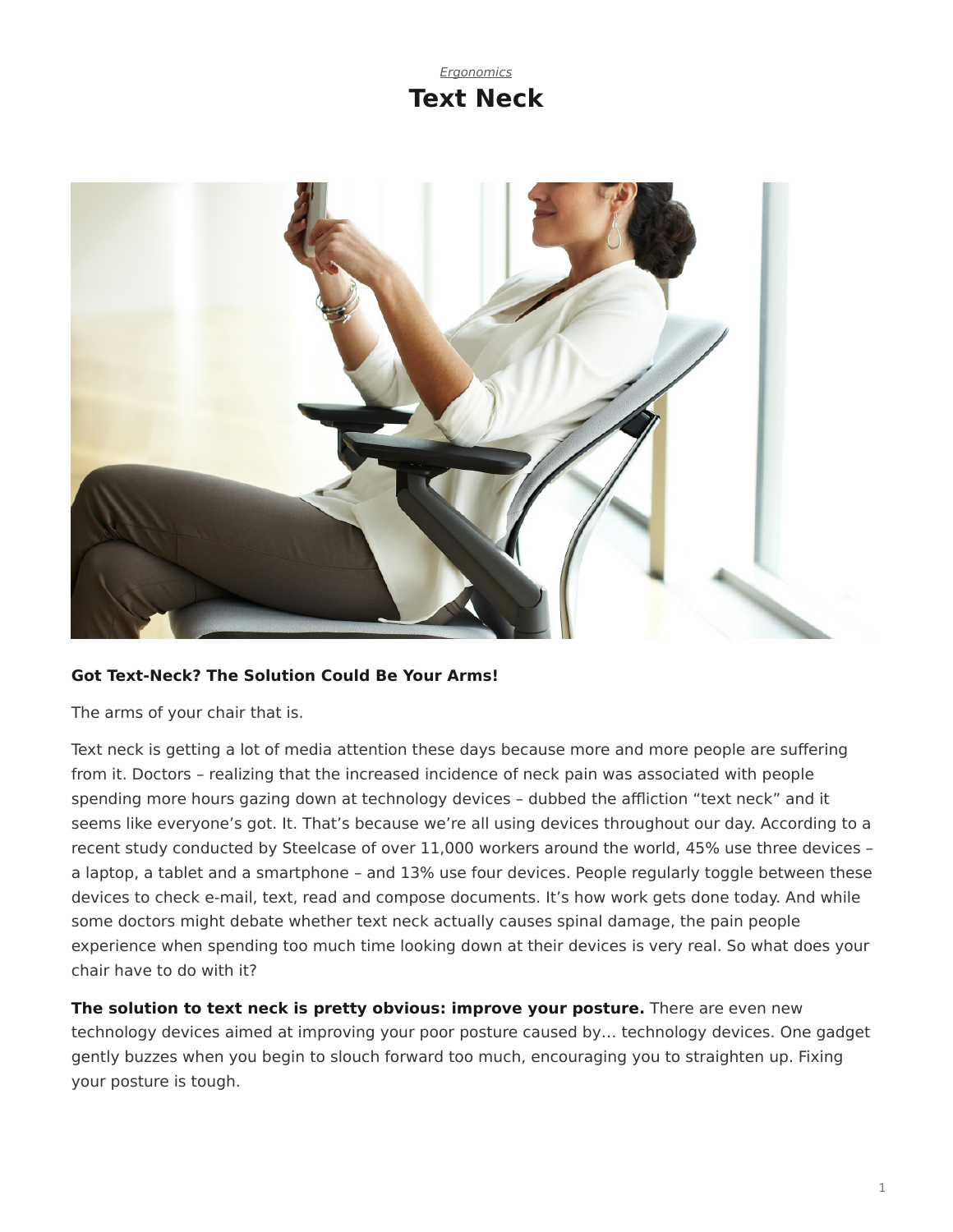"The body follows the eyes," notes ergonomist Carol Stuart-Buttle. The average human head weighs about 10 pounds, and as people look down at mobile devices, the force on the back of the neck begins to increase. Over time, the natural curve of the neck can flatten out leading to pressure on the discs and nerves in the back and neck, causing a lot of pain. Bent at a 15-degree angle the head adds 27 pounds of pressure to the neck and at a 60-degree angle its 60 extra pounds of pressure. And when we spend our days working on multiple devices our heads can feel awfully heavy.

I don't remember exactly when my neck pain started, but I vividly recall the day it hurt so badly it brought tears to my eyes. So I did what most busy people do – I gulped down some ibuprofen, slapped on some Icy Hot, did a couple neck stretches and got back to work. I'm a mobile worker at Steelcase so I have a lot of great [ergonomic seating](https://www.steelcase.com/products/office-chairs/) options, but I wasn't always making the best choices for the type of work I was doing. And my neck pain kept coming back despite my good intentions.

I wasn't alone. In fact, shortly after the advent of the ipad in 2010, Steelcase researchers and designers began noticing people working in significantly different postures as mobile devices became more prevalent at work. They saw workers hunched over texting, and slouching to type on their laptops. They conducted a global study of 2,000 people in 11 countries and identified [nine new ways people were](https://www.steelcase.com/resources/documents/global-posture-study/) [sitting](https://www.steelcase.com/resources/documents/global-posture-study/) because of their technologies. The chairs people were sitting in had been designed before these new technologies became a regular part of our work day and so they didn't support these new postures.

Our designers created a [chair called Gesture](https://www.steelcase.com/products/office-chairs/gesture/), which helps support the body in a huge range of postures, but especially when using mobile technology. It features arms that move in a complete 360-degree motion, like the human arm. They adjust snug to the body, which allows people to prop their arms up, and hold handheld devices in front of their face instead of in their lap. This helps keep the head neutral and eyes straight forward. Just as the doctor ordered.

I started using the Gesture chair at work and even bought one for my home office. I followed our ergonomists' advice and focused on changing postures throughout the day, including standing or walking when possible. I stretched my neck and used Gesture's arms to support my arms as I scanned through e-mail on my phone or read documents on my ipad. I don't remember exactly when it happened, but one day I noticed that my neck didn't hurt anymore.

So the next time you're on your device and you feel the pain of "Text Neck" starting, think about your arms. Ibuprofen and an occasional roll of the shoulders won't undo the damage that gazing down causes. If you want to save your neck, consider your arms – and a chair that supports them.

#### **READ MORE**

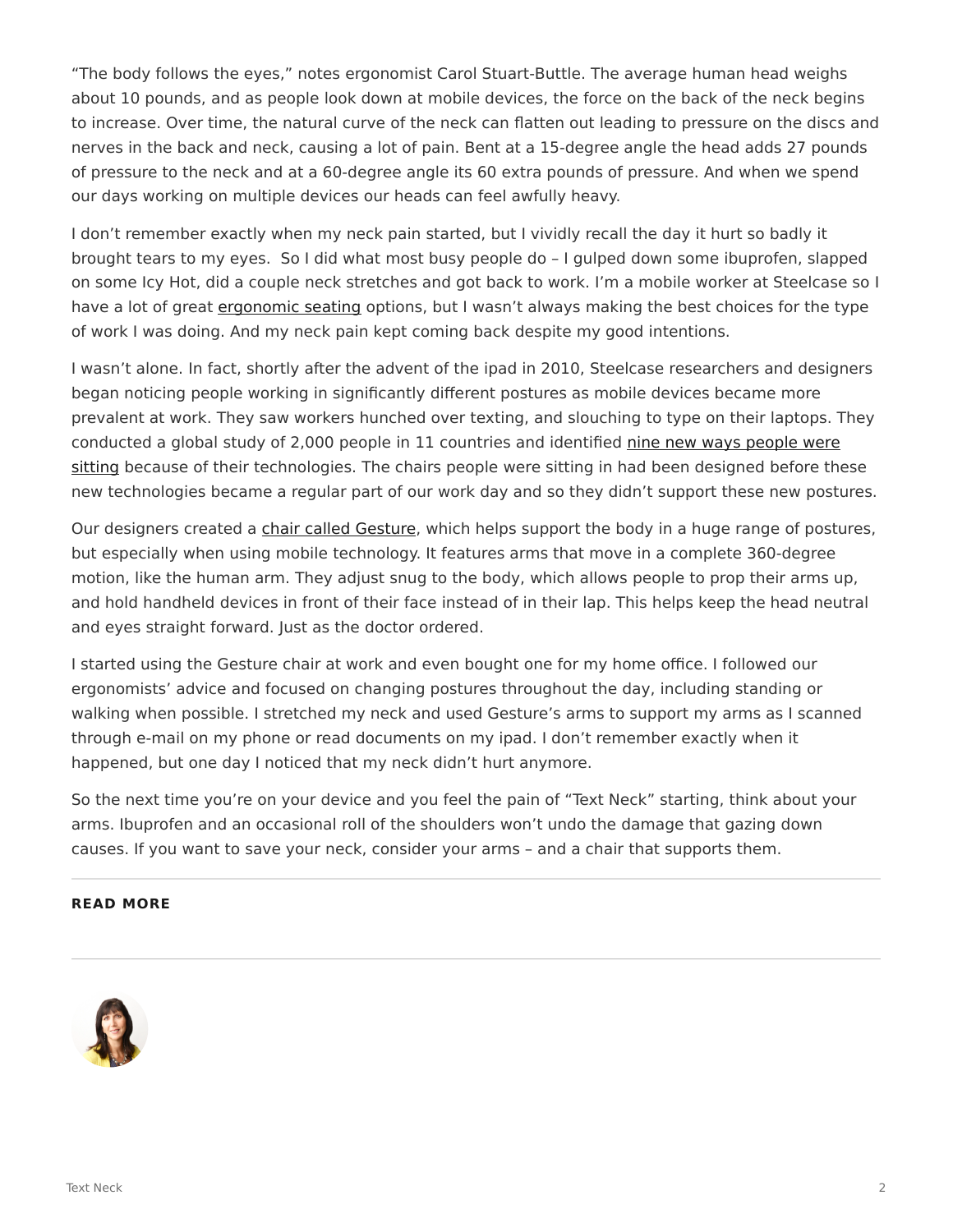#### **[Christine Congdon](https://www.steelcase.com/research/articles/author/christine-congdon/) Editor, 360 Magazine & Director, Global Research Communications**

In her work at Steelcase, Christine is deeply focused on the role of physical environments in shaping the behavior of people at work. She is co-author of "Balancing We and Me: The Best Collaborative Spaces Also Support Solitude" featured in the Harvard Business Review and regularly writes and speaks about workplace issues for a variety of publications and conferences. Chris collaborates with leading organizations to help them rethink the strategic role of their physical environment and is a passionate advocate for the idea that organizations can leverage their workplace to help shape strategy, brand and culture.

## **Featured Product**



**[Gesture](https://www.steelcase.com/products/office-chairs/gesture/)**